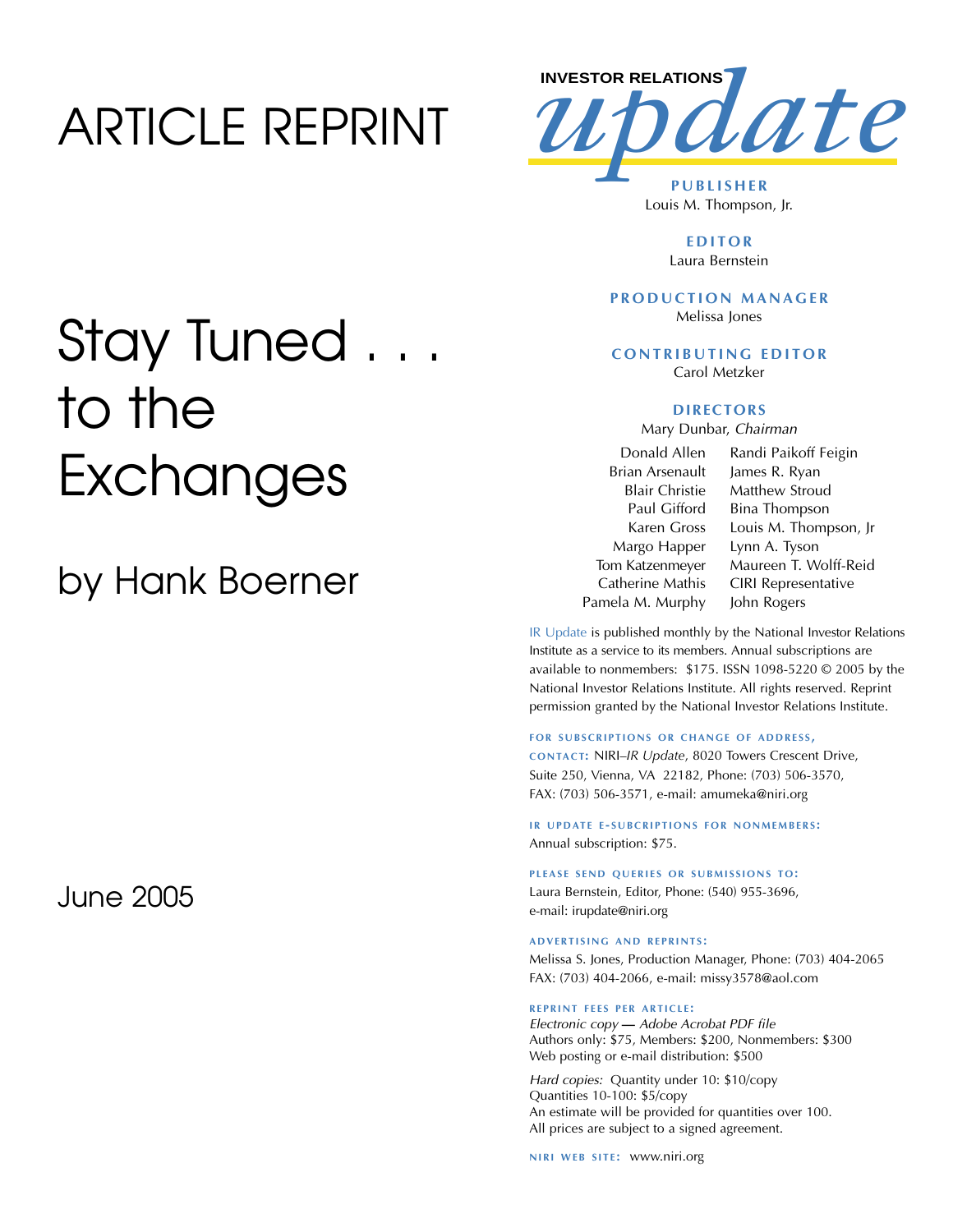# Stay Tuned … to the Exchanges

#### By Hank Boerner

You can always count on Wall Street for surprises and the latest proposal is a stunner. First, some background on the major player in this unfolding drama.

You can always<br>and the latest provided in the n<br>state and the new go<br>America was tal<br>City, 24 mercha<br>wood tree on W As the new government of the United States of America was taking shape in its first capital, New York City, 24 merchants gathered under a nearby buttonwood tree on Wall Street, close to Federal Hall, the seat of government. They were there in May 1792 to strike an agreement to "trade" the bonds being issued by the new nation.

The group under the tree started the ball rolling toward a formal securities exchange with merchant bankers and brokers representing buyers and sellers; the powerful New York Stock Exchange would evolve from these modest beginnings.

It was also the beginning of the human "open outcry" method of matching bids and offers, a long tradition still used today on the NYSE floor. Fast-forward to the 20<sup>th</sup> century and the introduction of electronic executions of trades: The arguments have raged over whether electronic or human systems give the investor the better deal on prices for issues for three decades. The debate may finally be settled in favor of e-trades.

The NYSE was long a membership-owned entity; nicknamed "the Club" for its well-known, exclusive atmosphere and mostly closed ways of doing business, the exchange over the decades became an efficient auction market, with a floor trader holding forth at his trading post and having other traders come to one designated spot to buy and sell bonds and, later, shares of stock of chartered corporations. In time the traders became known as "specialists" because they specialized in the issues of only a limited number of corporations. Today there are 1,366 "seats" or members (individuals, partnerships and corporations) that own the NYSE.

Where once an individual literally bought a seat (con-

ferring trading privileges), today seven large companies own roughly 700 of the seats, and many others are "owned" by specialists but in fact financed and considered to be owned by their employers, including Merrill Lynch and Morgan Stanley.

Over the years, other stock exchanges emerged — the American Stock Exchange, starting life on Broad Street as the "Curb Exchange," with traders and runners in the street and yelling bids and offers out of windows! The American moved to its own floor, and another trading mechanism emerged — a non-technology system operated by the National Association of Securities Dealers, known today as NASD. The member-brokers used old-fashioned printed fliers for quoting prices to buyers and sellers, and individual NASD members made markets in specific issues. (Unlike the NYSE, numerous traders could make a market in a stock.)

In the early 1970s, the NASD invested significant sums in technology to create the Nasdaq Exchange, "AQ" meaning "automated quotation" — quaint by today's standards, but revolutionary three decades ago.

Today, thanks to technology, trillions of dollars of debt and equity issues are traded each year on the NYSE; more than 3,000 companies have chosen the exchange to list their issues for trade. As trading volume increased, the NYSE invested heavily in technology to become more efficient and exceedingly faster, moving from paper to electronic digits in the special-